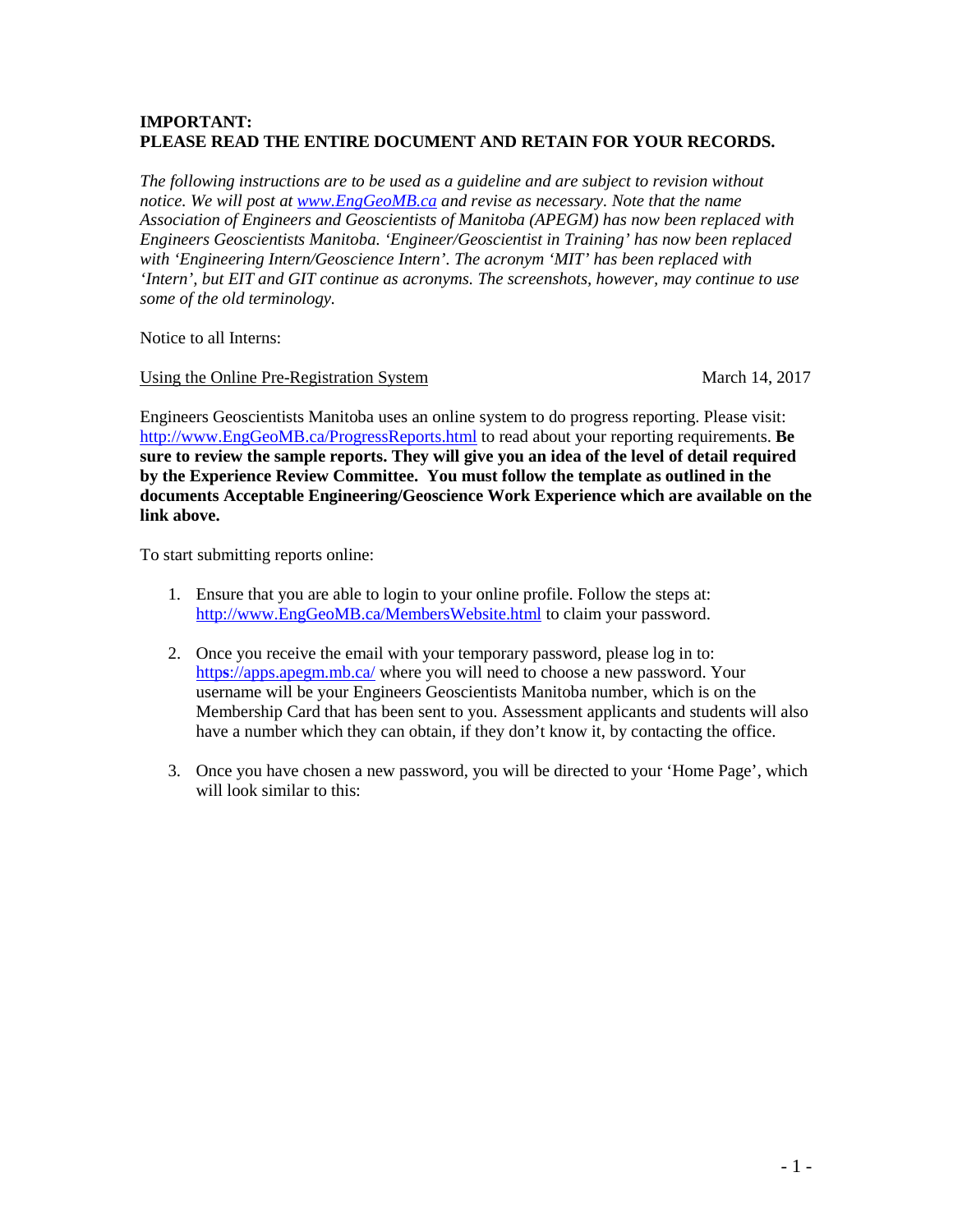|                                                                               | Google Maps YouTube Wikipedia News (122) v          | General                           |                                                                                                     | Popular <sup>®</sup><br><b>Becoming a</b> | Company                                                                            | <b>Information</b>         | Contact          |                                                                                                                                                                                                                                                                                             |                       |
|-------------------------------------------------------------------------------|-----------------------------------------------------|-----------------------------------|-----------------------------------------------------------------------------------------------------|-------------------------------------------|------------------------------------------------------------------------------------|----------------------------|------------------|---------------------------------------------------------------------------------------------------------------------------------------------------------------------------------------------------------------------------------------------------------------------------------------------|-----------------------|
| Logout                                                                        |                                                     | <b>Public</b>                     |                                                                                                     | Member                                    | Registration                                                                       | for Members                | <b>APEGM</b>     |                                                                                                                                                                                                                                                                                             | $\epsilon$ $\epsilon$ |
| Good afternoon Mr. Luke Skywalker (#33260). It is Friday, September 25, 2009. |                                                     |                                   |                                                                                                     |                                           |                                                                                    |                            |                  |                                                                                                                                                                                                                                                                                             |                       |
| <b>Quick Links</b>                                                            | Your last login was: Sep 25, 2009, 2:24 PM          |                                   |                                                                                                     |                                           |                                                                                    |                            |                  |                                                                                                                                                                                                                                                                                             |                       |
| <b>Your Home Page</b><br><b>Contact Information</b>                           | You have been an MIT with APEGM since: Aug 26, 2009 |                                   |                                                                                                     |                                           |                                                                                    |                            |                  |                                                                                                                                                                                                                                                                                             |                       |
| <b>APEGM Preferences</b><br><b>Registration Dues</b>                          |                                                     | <b>Period</b><br><b>Beginning</b> | <b>Period</b><br><b>Ending</b>                                                                      | Time<br><b>Span</b>                       | Date<br><b>Submitted</b>                                                           | <b>Supervisor</b>          | <b>Finalized</b> | <b>Exp. Months</b>                                                                                                                                                                                                                                                                          |                       |
| <b>Member Synopsis</b><br><b>Event Registration</b>                           | view report                                         | Jan 1, 2007                       | Jul 1, 2007                                                                                         | 6                                         | Sep 21, 2009                                                                       | <b>Hans Solo</b>           | Sep 21, 2009     | 6                                                                                                                                                                                                                                                                                           |                       |
| <b>Discussion Forum</b>                                                       | view report                                         | Jan 1, 2008<br>Jan 1, 2009        | Jul 1, 2008<br>Jul 1, 2009                                                                          | 6<br>6                                    | Sep 21, 2009<br>Sep 25, 2009                                                       | Darth Vadar<br>Darth Vadar | No<br>No         |                                                                                                                                                                                                                                                                                             |                       |
|                                                                               | <b>Program Requirements:</b>                        | Notes from your last file review: | <b>Experience Months</b><br><b>Volunteer Service Hours</b><br><b>Professional Development Hours</b> |                                           | Sep 23, 2009 Experience Review Committee - This was a fantastic report! Thank you! | 6/48<br>42/48<br>$-0/48$   |                  |                                                                                                                                                                                                                                                                                             |                       |
|                                                                               |                                                     |                                   |                                                                                                     |                                           |                                                                                    |                            |                  | The next ERC Meeting is on: Oct 18, 2009. Make sure your supervisors have their comments in around Oct 4, 2009 to be considered at that meeting.<br>Note that if an appropriate reviewer is not available to review your experience, the review may be deferred until the next ERC Meeting. |                       |

# Screen 1 – Home Page

Click on the 'New Progress Report' link to begin entering a new report:

| File Edit View History Bookmarks Window Help   |                                                                                             | <b>Progress Report Details - APECM</b>                                                                                                                                                                                                                                                                                |                                                                                                                                                                                                                                                                                                                                                                                                                                                                                              | $\Box$ $\Box$ $\times$                                                            |
|------------------------------------------------|---------------------------------------------------------------------------------------------|-----------------------------------------------------------------------------------------------------------------------------------------------------------------------------------------------------------------------------------------------------------------------------------------------------------------------|----------------------------------------------------------------------------------------------------------------------------------------------------------------------------------------------------------------------------------------------------------------------------------------------------------------------------------------------------------------------------------------------------------------------------------------------------------------------------------------------|-----------------------------------------------------------------------------------|
| c<br>$\pm$<br>$\blacktriangleleft$             | A http://apps.apegm.mb.ca:8080/MITProgressReportDetails.aspx                                |                                                                                                                                                                                                                                                                                                                       |                                                                                                                                                                                                                                                                                                                                                                                                                                                                                              | $Q - Google$                                                                      |
| $\infty$<br>Apple<br>Yahoo!                    | Google Maps YouTube Wikipedia News (122)                                                    | Popular <sup>*</sup>                                                                                                                                                                                                                                                                                                  |                                                                                                                                                                                                                                                                                                                                                                                                                                                                                              |                                                                                   |
| Logout                                         | General<br><b>Public</b>                                                                    | <b>Becoming a</b><br>Company<br><b>Registration</b><br>Member                                                                                                                                                                                                                                                         | <b>Information</b><br>Contact<br><b>APEGM</b><br>for Members                                                                                                                                                                                                                                                                                                                                                                                                                                 | <b>上人下Sn</b>                                                                      |
| APEGM.                                         | Are you reporting on time earned during post-graduate studies? $\bigcirc$ No $\bigcirc$ Yes | If they are Registered Members of APEGM, then this number is their registration number.<br>If they have ever been a Supervisor in the past, they may already have a guest ID assigned, so you should ask them about that.<br>Once you are aware of their APEGM ID Numbers you can use them to fill in the form below. | Before you can enter a new Progress Report: you must ensure that we can identify your Supervisor and possible Mentor through an ID number that is supplied by<br>If this is the first time they will be filling out Progress Report comments online, then you will need to help them get a guest Supervisor ID.<br>Note: it is possible to start entering a report before your supervisor has an ID number, however you will not be able to Submit it to APEGM until that value is supplied. |                                                                                   |
|                                                |                                                                                             |                                                                                                                                                                                                                                                                                                                       |                                                                                                                                                                                                                                                                                                                                                                                                                                                                                              |                                                                                   |
| <b>Period Starting:</b>                        | , Ending:                                                                                   |                                                                                                                                                                                                                                                                                                                       |                                                                                                                                                                                                                                                                                                                                                                                                                                                                                              |                                                                                   |
| Employer:                                      |                                                                                             |                                                                                                                                                                                                                                                                                                                       |                                                                                                                                                                                                                                                                                                                                                                                                                                                                                              |                                                                                   |
| City:                                          | Winnipeg                                                                                    |                                                                                                                                                                                                                                                                                                                       |                                                                                                                                                                                                                                                                                                                                                                                                                                                                                              |                                                                                   |
| Country:                                       | Canada                                                                                      |                                                                                                                                                                                                                                                                                                                       |                                                                                                                                                                                                                                                                                                                                                                                                                                                                                              |                                                                                   |
| <b>Job Title:</b>                              |                                                                                             |                                                                                                                                                                                                                                                                                                                       |                                                                                                                                                                                                                                                                                                                                                                                                                                                                                              |                                                                                   |
| Supervisor ID:                                 |                                                                                             |                                                                                                                                                                                                                                                                                                                       |                                                                                                                                                                                                                                                                                                                                                                                                                                                                                              |                                                                                   |
| Mentor ID:                                     |                                                                                             |                                                                                                                                                                                                                                                                                                                       |                                                                                                                                                                                                                                                                                                                                                                                                                                                                                              |                                                                                   |
| Next<br>Cancel                                 | Things you need to know about the Online Progress Report:                                   | • A Mentor ID is only required if your direct supervisor is not a Professional Engineer or Geoscientist.                                                                                                                                                                                                              |                                                                                                                                                                                                                                                                                                                                                                                                                                                                                              |                                                                                   |
|                                                | home                                                                                        | contacts                                                                                                                                                                                                                                                                                                              |                                                                                                                                                                                                                                                                                                                                                                                                                                                                                              | site map                                                                          |
| <b><i>Fi</i></b> start<br>Registration Committ | Document1 - Microsof                                                                        | Members Website - A<br>Progress Report Deta                                                                                                                                                                                                                                                                           |                                                                                                                                                                                                                                                                                                                                                                                                                                                                                              | 3:27 PM<br>6600                                                                   |
| 0.500000                                       |                                                                                             |                                                                                                                                                                                                                                                                                                                       |                                                                                                                                                                                                                                                                                                                                                                                                                                                                                              | $\blacksquare$ $\blacksquare$ $\blacksquare$<br>Friday<br><b>EN</b><br>25/09/2009 |

Screen 2 – Progress Report Details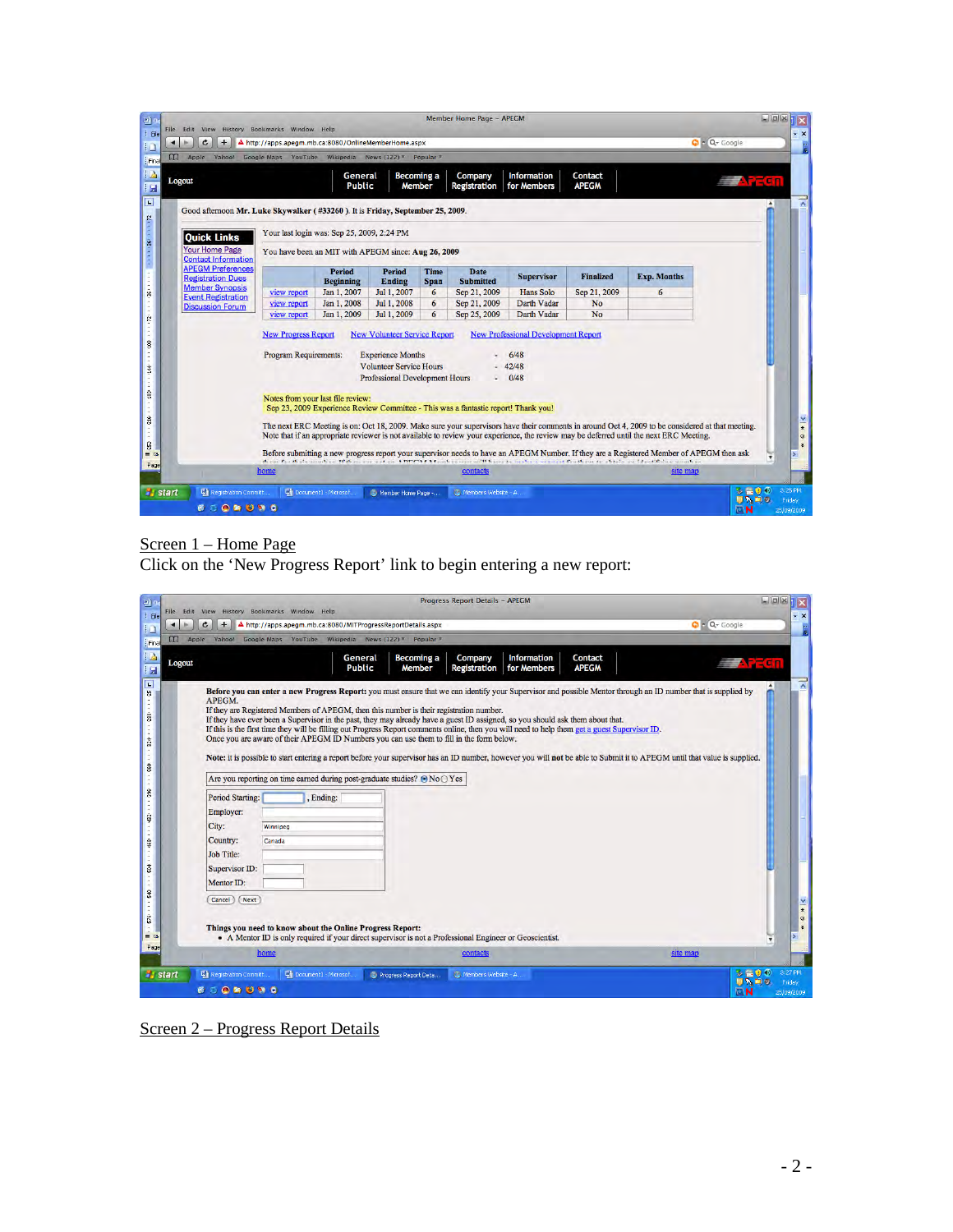#### IMPORTANT:

- If you have a supervisor who is a registered member of our Association, you will enter their Supervisor ID in the appropriate textbox. The Supervisor ID is their Association number and they will need to give it to you (although you may start creating the report prior to getting this number).
- If your supervisor does NOT have an ID with the Association  $-$  i.e. they are not a member, intern, assessment applicant…, it is necessary for you to assist them to set up a guest supervisor ID password. While this process involves a few extra steps, once they have the ID and password, **they will be able to use it multiple times for future reports or even other interns.** The process is described in detail at page in the companion document – Guest Supervisor Registration. It is possible for you to start creating the progress report before you have the guest supervisor's ID, however, it is not possible to submit the report until this has been completed.
- If your supervisor is not a registered member of the Association and you have been working in Manitoba, you will need to complete both the Supervisor ID and the Mentor ID section. The mentor is a professional member who takes responsibility for that work. The mentor will have a number from our Association which he/she needs to give you.



Fill in the Report Details as instructed. See next screen for example:

Screen 3 – Completion of Progress Report Details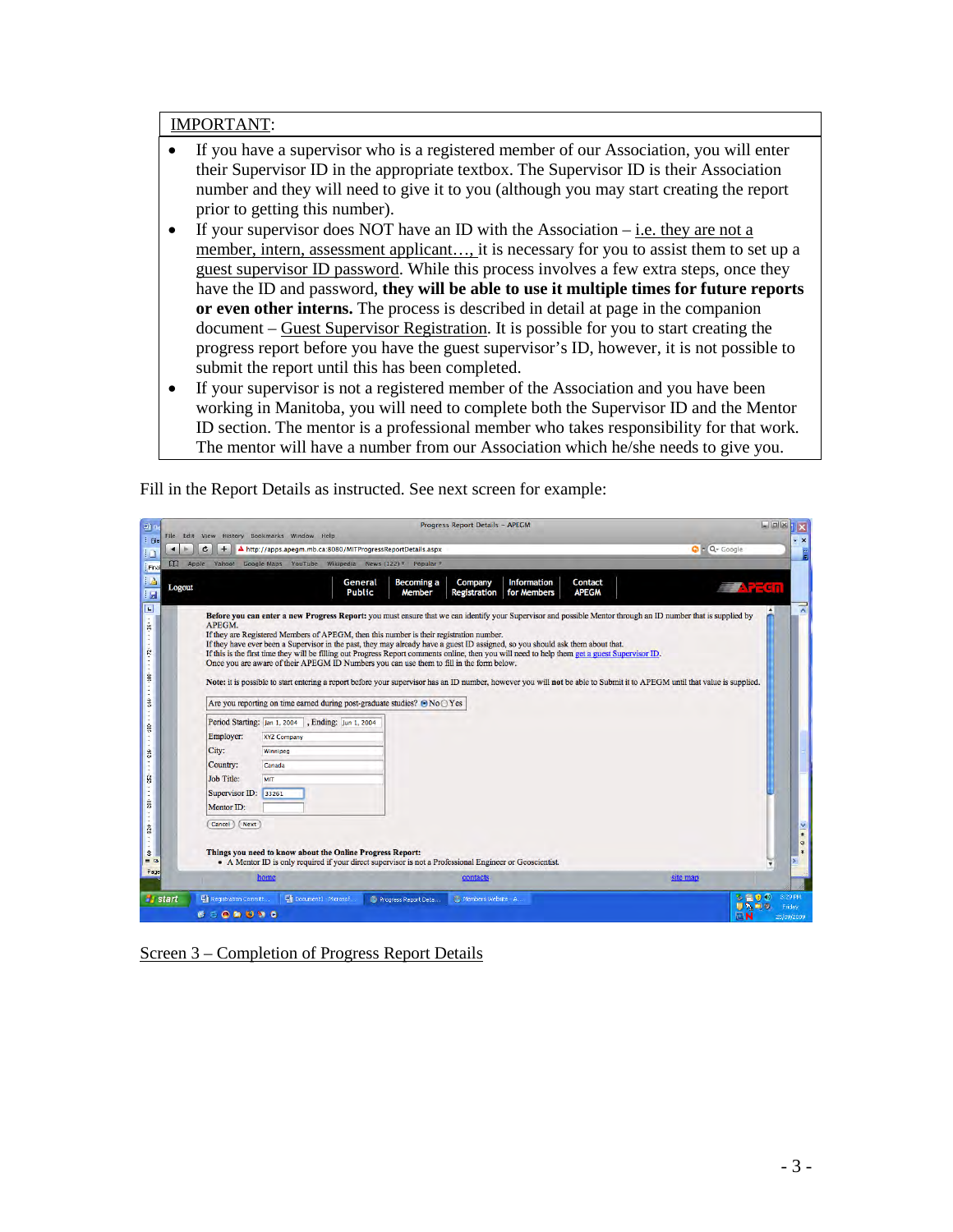#### Important:

- In the case above, the supervisor is a registered Association member, so no Mentor ID is required. Therefore, the Mentor ID field can be left blank.
- The supervisor ID for a registered member is THEIR Association member number. This is not a private number. It can be shared with Interns on request. The supervisor's PASSWORD, however, (like all other passwords) should be kept private and confidential.
- If you do not yet have your supervisor's ID number or your mentor's ID number (or both), it is possible to start creating the report. These numbers can be added later. However, it is not possible to submit a report to the Association until the number(s) have been added.

Clicking on the 'Next' button will allow you to verify the report details:

| $\infty$<br>Apple<br>Yahoo! | A http://apps.apegm.mb.ca:8080/MITProgressReportDetails.aspx<br>Google Maps YouTube Wikipedia News (122) ™ Popular ™                                                                                                                                                                                                                                                                                                                                                                                                                                                                                                                                                                                                                                                                                                  | $Q - \frac{1}{2}$ Coogle |
|-----------------------------|-----------------------------------------------------------------------------------------------------------------------------------------------------------------------------------------------------------------------------------------------------------------------------------------------------------------------------------------------------------------------------------------------------------------------------------------------------------------------------------------------------------------------------------------------------------------------------------------------------------------------------------------------------------------------------------------------------------------------------------------------------------------------------------------------------------------------|--------------------------|
| Logout                      | <b>Becoming a</b><br><b>Information</b><br>General<br>Company<br>Contact<br><b>Public</b><br><b>APEGM</b><br>for Members<br>Member<br><b>Registration</b>                                                                                                                                                                                                                                                                                                                                                                                                                                                                                                                                                                                                                                                             | <b>EXTEGN</b>            |
| APEGM.                      | Before you can enter a new Progress Report: you must ensure that we can identify your Supervisor and possible Mentor through an ID number that is supplied by<br>If they are Registered Members of APEGM, then this number is their registration number.<br>If they have ever been a Supervisor in the past, they may already have a guest ID assigned, so you should ask them about that.<br>If this is the first time they will be filling out Progress Report comments online, then you will need to help them get a guest Supervisor ID,<br>Once you are aware of their APEGM ID Numbers you can use them to fill in the form below.<br>Note: it is possible to start entering a report before your supervisor has an ID number, however you will not be able to Submit it to APEGM until that value is supplied. |                          |
|                             |                                                                                                                                                                                                                                                                                                                                                                                                                                                                                                                                                                                                                                                                                                                                                                                                                       |                          |
|                             |                                                                                                                                                                                                                                                                                                                                                                                                                                                                                                                                                                                                                                                                                                                                                                                                                       |                          |
| MIT:                        | Mr. Luke Skywalker, Current Employment(Aerospace EIT, Manitoba Hydro)                                                                                                                                                                                                                                                                                                                                                                                                                                                                                                                                                                                                                                                                                                                                                 |                          |
| Period:                     | Jan 1, 2004 - Jun 1, 2004                                                                                                                                                                                                                                                                                                                                                                                                                                                                                                                                                                                                                                                                                                                                                                                             |                          |
| Employer:                   | <b>XYZ Company</b>                                                                                                                                                                                                                                                                                                                                                                                                                                                                                                                                                                                                                                                                                                                                                                                                    |                          |
| Job Title:                  | <b>MIT</b>                                                                                                                                                                                                                                                                                                                                                                                                                                                                                                                                                                                                                                                                                                                                                                                                            |                          |
| Supervisor:                 | Mr. Darthy Vadar, Current Employment(Manitoba Hydro)                                                                                                                                                                                                                                                                                                                                                                                                                                                                                                                                                                                                                                                                                                                                                                  |                          |
|                             | Note: Make sure these fields are accurate before you create the report. We are not responsible if you give it to someone else                                                                                                                                                                                                                                                                                                                                                                                                                                                                                                                                                                                                                                                                                         |                          |
| Cancel<br><b>Back</b>       | <b>Create Report</b>                                                                                                                                                                                                                                                                                                                                                                                                                                                                                                                                                                                                                                                                                                                                                                                                  |                          |
|                             | Things you need to know about the Online Progress Report:<br>• A Mentor ID is only required if your direct supervisor is not a Professional Engineer or Geoscientist.<br>. You will be able to change these details through the 'Modify Report Details' link until you submit the report to APEGM.<br>• Each answer is limited to 500 characters, except Ouestion 1, where there is no limit.<br>Nour I agin Seccion is subject to a Timeout negiod after 60 minutes of no contact with the Secuer. If you are taking longer than 60 minutes to fill out your renort                                                                                                                                                                                                                                                  |                          |

### Screen 4 – Verification of Report Details

### IMPORTANT:

Make sure that you verify whom you're sending the report to  $-$  in this case, it's Darthy Vadar. If the name is wrong, this means the person has given you the wrong number. You can still Create Report if you wish, but make sure that you get the correct number and modify it before submitting the report! (The Association is not responsible if you send it to someone else…). See Screen 5 for the Modify Report Details link.

Pressing the 'Create Report' button will take you to the online report itself: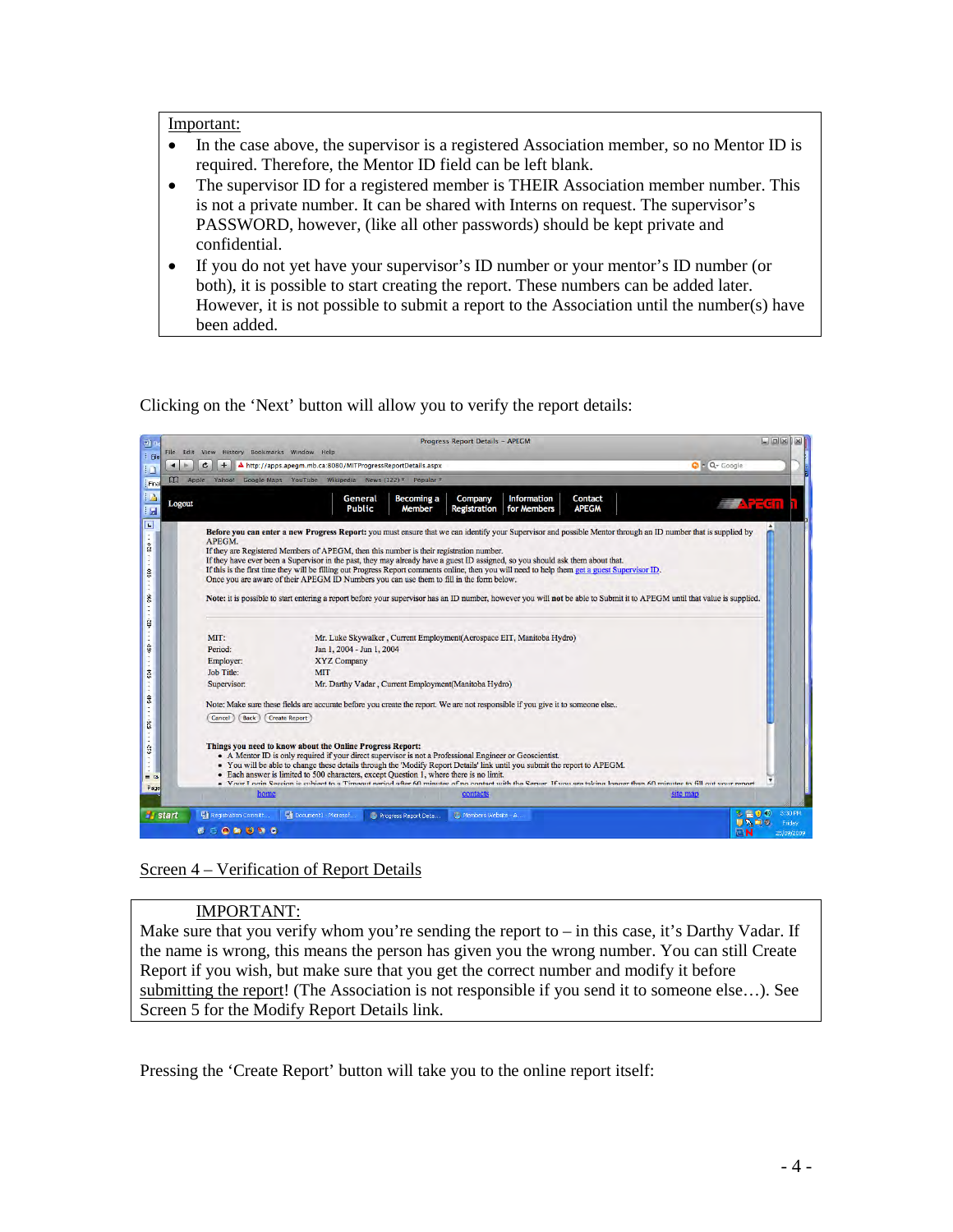| File Edit View History Bookmarks Window Help |                                                                    | <b>MIT Progress Report - APEGM</b>                                                                                                                       |                                                              |          | <b>DOX</b>                               |
|----------------------------------------------|--------------------------------------------------------------------|----------------------------------------------------------------------------------------------------------------------------------------------------------|--------------------------------------------------------------|----------|------------------------------------------|
| ¢<br>$\blacktriangleleft$<br>÷               | A http://apps.apegm.mb.ca:8080/MITProgressReport.aspx?id=12205     |                                                                                                                                                          |                                                              |          | $Q - Google$                             |
| $\infty$<br>Apple                            | Yahoo! Google Maps YouTube Wikipedia News (122) * Popular *        |                                                                                                                                                          |                                                              |          |                                          |
| Logout                                       | General<br><b>Public</b>                                           | <b>Becoming a</b><br>Company<br>Member<br>Registration                                                                                                   | <b>Information</b><br>Contact<br>for Members<br><b>APEGM</b> |          | <i>量 大</i> 卡Sn                           |
|                                              | <b>Progress Report for: #33260 - Luke Skywalker</b>                |                                                                                                                                                          |                                                              | Exit     |                                          |
|                                              | Period beginning: Jan 1, 2004, and ending: Jun 1, 2004. (5 months) |                                                                                                                                                          |                                                              |          |                                          |
| <b>Supervisor:</b>                           | Darthy Vadar                                                       | <b>Supervisor Submit Date:</b>                                                                                                                           | <b>Not Submitted</b>                                         |          |                                          |
| <b>Period Employer:</b>                      | <b>XYZ Company</b>                                                 | <b>Job Title:</b>                                                                                                                                        | <b>MIT</b>                                                   |          |                                          |
| <b>Submission Date:</b>                      | <b>Not Submitted</b>                                               |                                                                                                                                                          |                                                              |          |                                          |
|                                              |                                                                    | <b>Modify Report Details</b>                                                                                                                             |                                                              |          |                                          |
| answers. (No limit)                          |                                                                    | 1. Give a description of the Engineering work experience you have obtained during this reporting period. Include information supporting the rest of your |                                                              |          |                                          |
|                                              |                                                                    |                                                                                                                                                          |                                                              |          |                                          |
| home                                         |                                                                    | contacts                                                                                                                                                 |                                                              | site map | ▼                                        |
| <b>B</b> start<br>Registration Commit        | Document1 - Microsof                                               | Members Website - A<br>MIT Progress Report                                                                                                               |                                                              |          | 3:31 PM<br>$B = 00$<br>100<br><b>UDA</b> |

### Screen 5 – Report to be completed by Intern

Important: If you need to Modify your report details, click on Modify Report Details link above. For example, if you need to add your supervisor's ID (because you did not yet have it) – you should click on Modify Report Details, once you have the number, and add it there.

The above online report can be completed either by typing and then scrolling to subsequent questions, or if you prefer, you can create a separate word document and cut and paste text into the online report. It's your choice. Note that the  $1<sup>st</sup>$  question says (no limit) – this means that you can type as much as you want. Subsequent questions are limited to 1000 characters. Make sure that you answer all questions to the best of your ability.

As you get to the end of the report, you will note that there are a variety of 'Save' type buttons. You may save this report as many times as you want, however, once you submit it, you will not be able to modify your answers, (unless the supervisor chooses to 'Give it back' to you for some reason.)

Once your report is ready, you can submit it by selecting the Submit button at the end of the report. Selecting the Submit button does several things:

- It makes the report 'read only' for the Intern
- It records the date and time of submittal (and you will be able to verify this at your home page)
- It makes the report viewable by the supervisor (and mentor, if applicable) that you have identified by ID(s) in the report. **They must log on to their own profile in order to see the reports to be reviewed.**
- It allows the supervisor and mentor to agree/disagree with your comments, add commentary and indicate the number of months of experience that they feel is warranted. (They must complete all fields before they are able to submit their report(s) to the Association).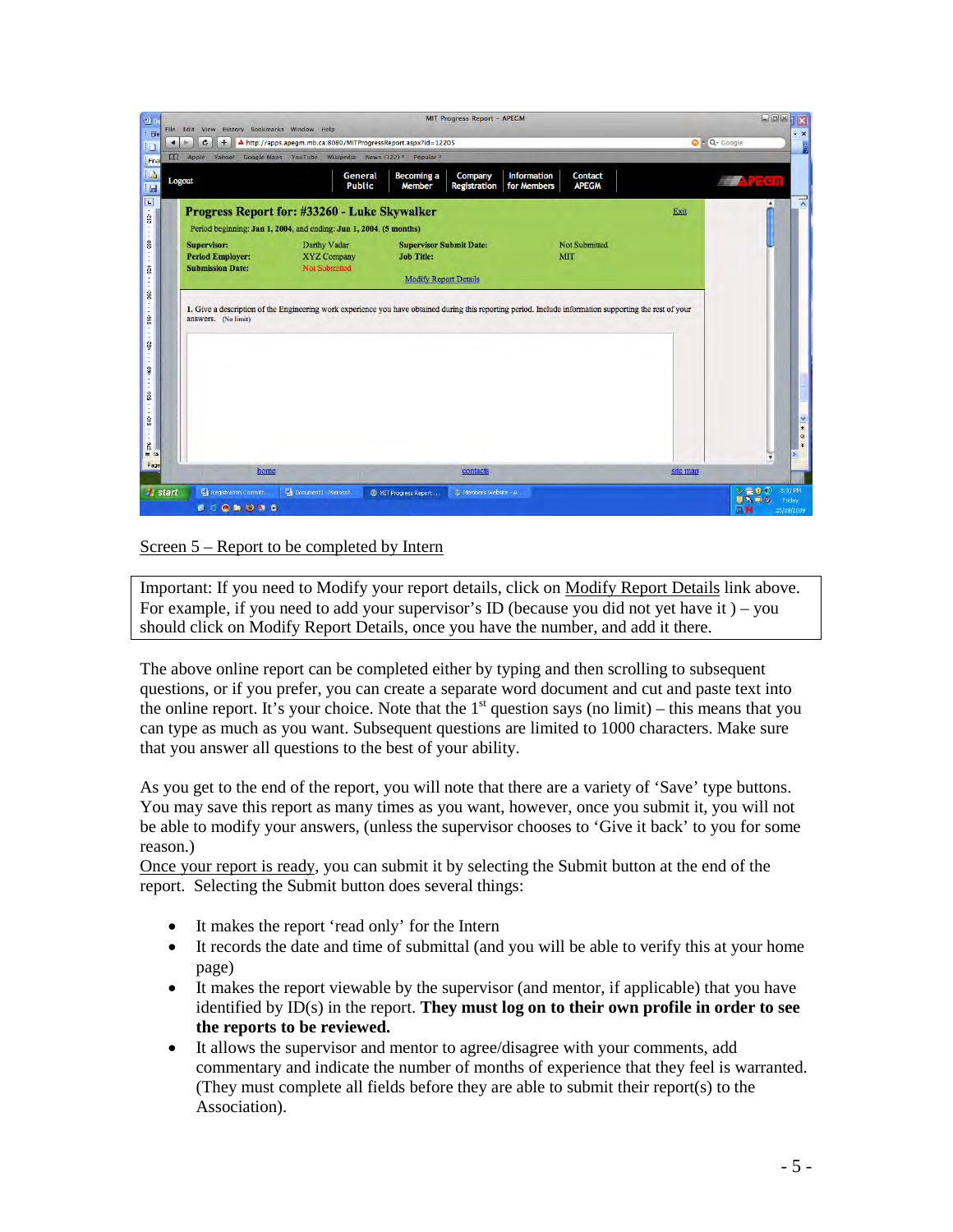• As a courtesy, it sends an email to the supervisor and mentor at the emails we have on file. **It is YOUR responsibility, however, to follow up with both to make sure that they can see the report from their own log in screens.** (The email simply tells the supervisor (and mentor) to log in…if they don't receive the email, they should let us know, but they will still be able to log in and view the report).

*NOTE to Interns: since I'm using a development version of this application, my Luke Skywalker and Darthy Vadar profiles were inadvertently wiped out. The following examples will use Ben Knobe as the MIT and Hans Solo as the supervisor. My apologies – ss.* 

| Member Home Page - APEGM - Mozilla Firefox                            |                                                    |                                                                                         |                      |                         |                                                                                                     |                           |                                                                                                                             |                                                                                  | о            |
|-----------------------------------------------------------------------|----------------------------------------------------|-----------------------------------------------------------------------------------------|----------------------|-------------------------|-----------------------------------------------------------------------------------------------------|---------------------------|-----------------------------------------------------------------------------------------------------------------------------|----------------------------------------------------------------------------------|--------------|
| File<br>Edit.<br>View<br>History                                      | <b>Bookmarks</b><br>Tools Help                     |                                                                                         |                      |                         |                                                                                                     |                           |                                                                                                                             |                                                                                  |              |
|                                                                       | Δ                                                  | http://apps.apegm.mb.ca:8080/OnlineMemberHome.aspx                                      |                      |                         |                                                                                                     |                           | $ G $ - Google<br>$\rightarrow$<br>$\mathbf{F}$                                                                             |                                                                                  | $\mathbb{Q}$ |
| <b>Talk!</b>                                                          |                                                    |                                                                                         |                      |                         |                                                                                                     |                           |                                                                                                                             |                                                                                  |              |
| Logout                                                                | General<br>Public                                  |                                                                                         | Becoming a<br>Member | Company<br>Registration | Information<br>for Members                                                                          | Contact<br><b>APEGM</b>   |                                                                                                                             | <b>Trash</b>                                                                     |              |
| Good afternoon Hans Solo (#33542). It is Wednesday, February 3, 2010. |                                                    |                                                                                         |                      |                         |                                                                                                     |                           |                                                                                                                             |                                                                                  |              |
| <b>Quick Links</b>                                                    |                                                    | Your last login was: Feb 3, 2010, 1:02 PM                                               |                      |                         |                                                                                                     |                           |                                                                                                                             |                                                                                  |              |
| Your Home Page<br><b>Contact Information</b>                          |                                                    | MIT                                                                                     | Period<br>Beginning  | Period<br>Ending        | <b>Submitted By</b><br>MIT                                                                          |                           | Submitted By<br>you                                                                                                         |                                                                                  |              |
| <b>APEGM Preferences</b>                                              | view report                                        | Ben Knobe                                                                               | Jan 1, 2001          | Jan 1, 2002             | Feb 3, 2010                                                                                         |                           | No                                                                                                                          |                                                                                  |              |
|                                                                       | to be considered on its agenda.                    | The next ERC meeting date has not been set<br>View your past progress report commentary |                      |                         | Note: Once you submit your review of a Progress Report, it will not show up in this table any more. |                           | Please try to add your comments in a timely fashion. They must be submitted at least one week prior to the next ERC meeting |                                                                                  |              |
|                                                                       |                                                    | You are not registered with APEGM right now.                                            |                      |                         |                                                                                                     |                           |                                                                                                                             |                                                                                  |              |
|                                                                       | $\overline{\mathbf{r}}$                            | $-4 - 10 - 44$                                                                          | $4 - 14$             | $x - x - n$             |                                                                                                     | <b>ATVELOR &amp; CLOS</b> |                                                                                                                             |                                                                                  |              |
| home                                                                  |                                                    |                                                                                         |                      | site map                |                                                                                                     |                           | search                                                                                                                      |                                                                                  |              |
| Done                                                                  |                                                    |                                                                                         |                      |                         |                                                                                                     |                           |                                                                                                                             |                                                                                  |              |
| <b>M</b> Novel G<br><b>Start</b><br>爵                                 | <sup>5</sup> Pre-Gra<br><b><i><b>B</b>BBBB</i></b> | <sup>13</sup> Member                                                                    | B Mail Fro           | We Notificat            | Login -                                                                                             | B Mail To:                | 是 Mail Fro                                                                                                                  | $-0.0$<br>$1,09$ PM<br><b>県白い</b> Wednesday<br>$9.6$ N $\alpha$ s/ $\alpha$ 2010 |              |

The supervisor, when he/she logs in will see a screen similar to the following:

Screen 6 – Supervisor Home Page

As noted above, the supervisor is able to see the report period (Jan. 1, 2001 to Jan. 1, 2002), the Intern name (in this case, Ben Knobe) and the date that the Intern submitted the report – in this case, February 3, 2010. To view and comment on the report, the supervisor should click on the view report link above: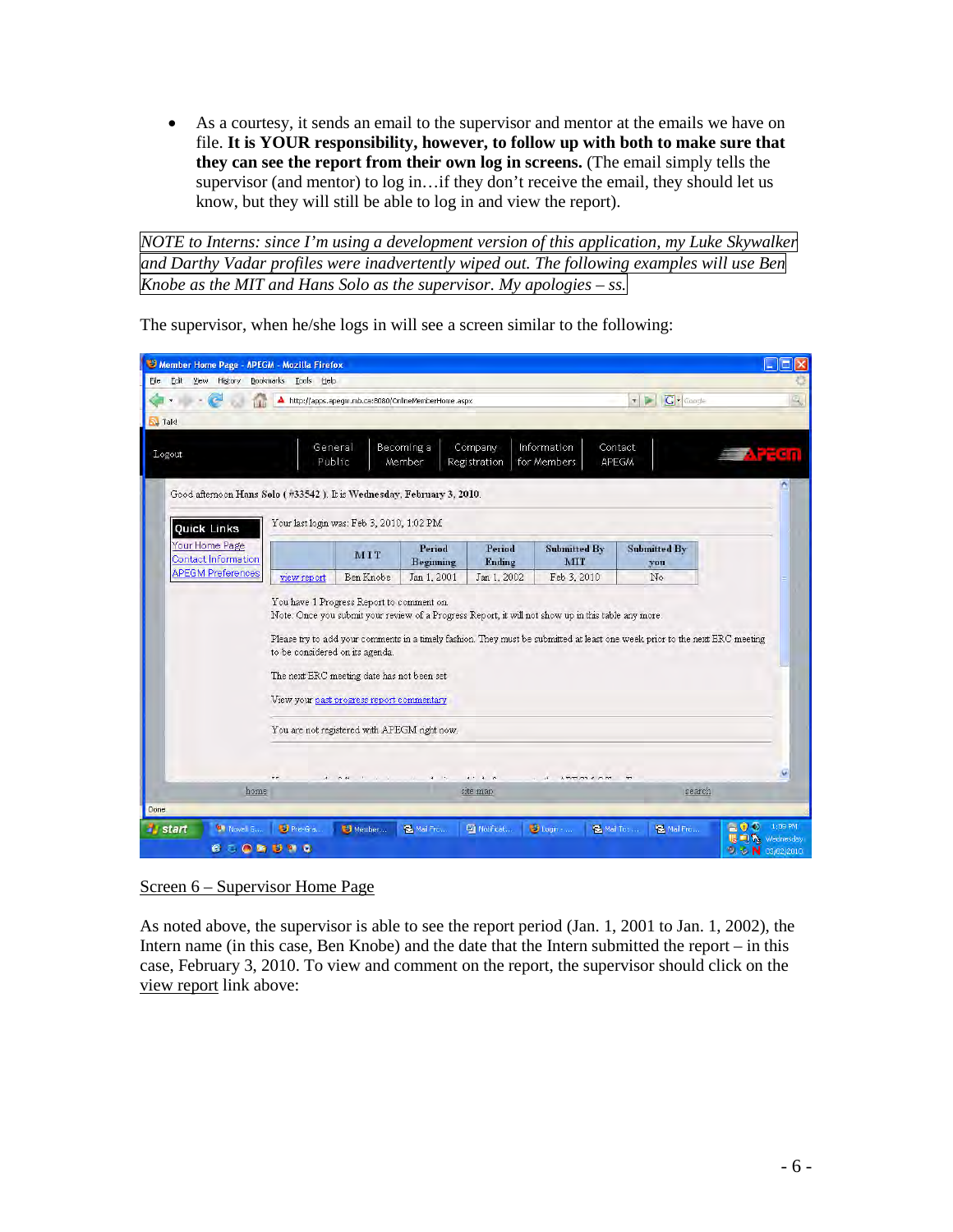| MIT Progress Report - APEGM - Mozilla Firefox<br>Edit<br>View<br>History<br>File.   | Bookmarks Tools<br>Help                                                                                                                         |                                                                                   |                                                                                                                                         |                 | $ \sigma$                                         |
|-------------------------------------------------------------------------------------|-------------------------------------------------------------------------------------------------------------------------------------------------|-----------------------------------------------------------------------------------|-----------------------------------------------------------------------------------------------------------------------------------------|-----------------|---------------------------------------------------|
|                                                                                     |                                                                                                                                                 | http://apps.apegm.mb.ca:8080/MITProgressReport.aspx?id=12794                      | D.<br>m.                                                                                                                                | <b>G</b> Google | щ.                                                |
| <b>A</b> Talk!                                                                      |                                                                                                                                                 |                                                                                   |                                                                                                                                         |                 |                                                   |
| Logout                                                                              | General<br>Public                                                                                                                               | Becoming a<br>Company<br>Registration<br>Member                                   | Information<br>Contact<br>for Members<br>APEGM                                                                                          |                 | <b>ATES D</b>                                     |
|                                                                                     | Progress Report for: #33541 - Ben Knobe                                                                                                         |                                                                                   |                                                                                                                                         | Exit            |                                                   |
| Supervisor:<br><b>Mentor:</b><br><b>Period Employer:</b><br><b>Submission Date:</b> | Period beginning: Jan 1, 2001, and ending: Jan 1, 2002. (12 months)<br>Hans Solo<br>Sharon Sankar P.Eng.<br>Space Age Industries<br>Feb 3, 2010 | <b>Supervisor Submit Date:</b><br><b>Mentor Submit Date:</b><br><b>Job Title:</b> | Not Submitted<br>Not Submitted<br>Head Space Guy                                                                                        |                 |                                                   |
| the rest of your answers. (No limit)<br>adfjasdfjsajfdlsjfalsdfjl                   |                                                                                                                                                 |                                                                                   | 1. Give a description of the Engineering work experience you have obtained during this reporting period. Include information supporting |                 |                                                   |
| each)                                                                               | Supervisor: Do you agree with the answer provided by the MIT?                                                                                   | $\mathbf{v}$                                                                      | (Enter comments below, Max 500 Characters)                                                                                              |                 | M                                                 |
| home                                                                                |                                                                                                                                                 | site map                                                                          |                                                                                                                                         | search          |                                                   |
| Done<br><b>Start</b><br>Pre-Grad Experience<br><b>BEORUMO</b>                       | Mi Notification to MITs                                                                                                                         | <b>B</b> MIT Progress Report                                                      |                                                                                                                                         | W.              | 2:19 PM<br>Wednesday<br><b>2. 6. N</b> 03/02/2010 |

Screen 7 – Supervisor view of the Intern report

The supervisor will then complete the sections (usually coloured pink depending on your browser) until he/she reaches the end of the report: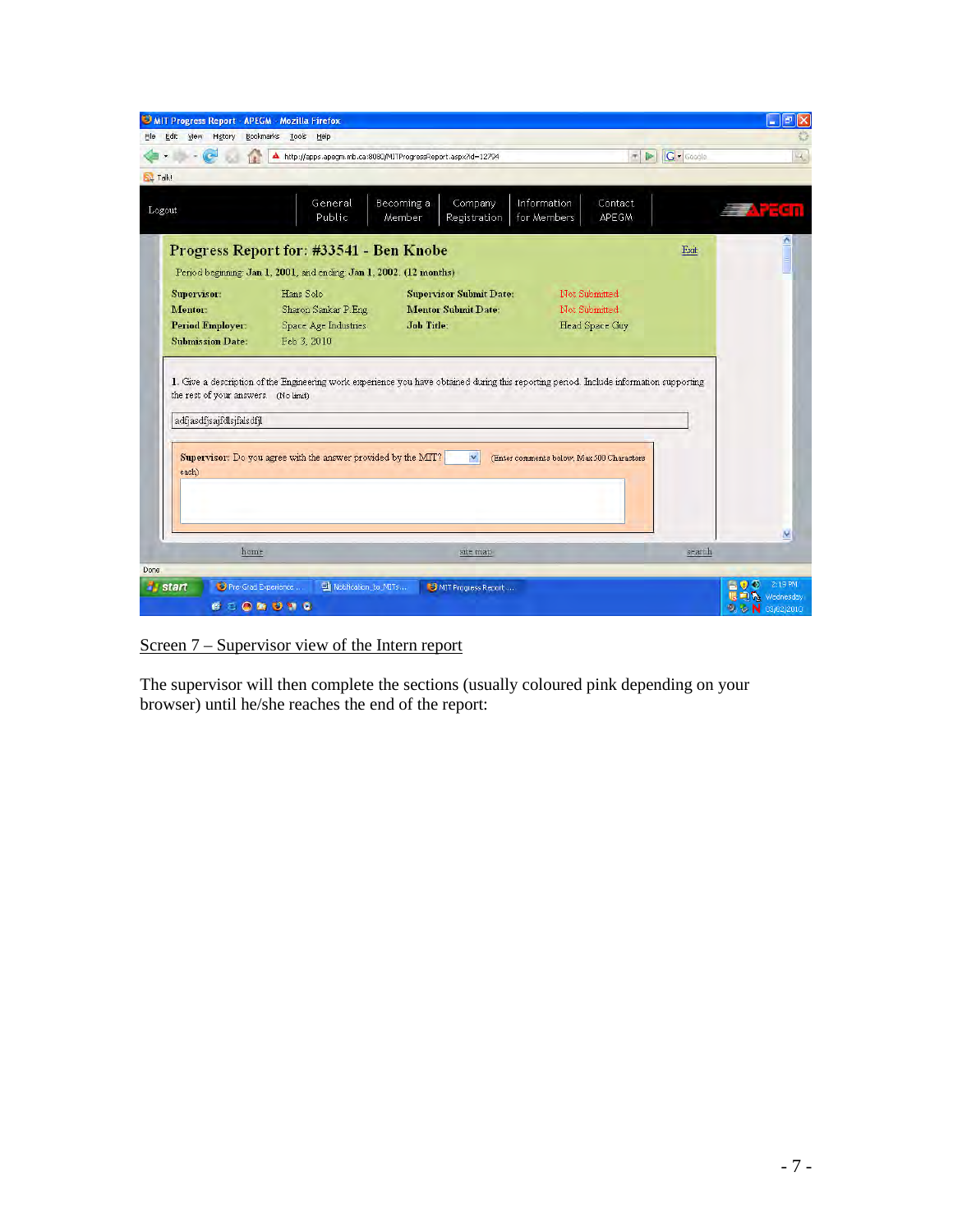| MIT Progress Report - APEGM - Mozilla Firefox<br>Edit<br>File<br>View<br>History | Bookmarks<br><b>Tools</b><br>Help                                              |                                                                                                                            |                                                |                                                          | 同<br>L.                    |
|----------------------------------------------------------------------------------|--------------------------------------------------------------------------------|----------------------------------------------------------------------------------------------------------------------------|------------------------------------------------|----------------------------------------------------------|----------------------------|
| a                                                                                |                                                                                | http://apps.apegm.mb.ca:8080/MITProgressReport.aspx?id=12794                                                               |                                                | <b>C</b> Google<br>$\overline{\tau}$<br>$\triangleright$ | $\mathbb{Q}_n$             |
| <b>SL</b> Talk!                                                                  |                                                                                |                                                                                                                            |                                                |                                                          |                            |
| Logout                                                                           | General<br><b>Public</b>                                                       | Becoming a<br>Company<br>Member<br>Registration                                                                            | Information<br>Contact<br>for Members<br>APEGM |                                                          | <b>Trash</b>               |
|                                                                                  |                                                                                |                                                                                                                            |                                                |                                                          |                            |
|                                                                                  |                                                                                |                                                                                                                            |                                                |                                                          |                            |
|                                                                                  |                                                                                |                                                                                                                            |                                                |                                                          |                            |
| months full time experience.                                                     |                                                                                | In your opinion, during this reporting period, (Jan 1, 2001 - Jan 1, 2002) (12 months), Ben has completed an equivalent of |                                                |                                                          |                            |
|                                                                                  | Would you like to show your responses to the MIT? $\bigcirc$ Yes $\bigcirc$ No |                                                                                                                            |                                                |                                                          |                            |
|                                                                                  |                                                                                | You will not be able to edit your responses after you Submit this report to APEGM!                                         |                                                |                                                          |                            |
| Submit Report                                                                    | Save Progress<br>Save and Exit                                                 | Exit without saving<br>Return to MIT                                                                                       |                                                |                                                          | ₩                          |
| home                                                                             |                                                                                | site map                                                                                                                   |                                                | search                                                   |                            |
| <b>Done</b>                                                                      |                                                                                |                                                                                                                            |                                                |                                                          |                            |
| <b>i</b> start                                                                   | Pre-Grad Experience                                                            | <b>Will Notification_to_MITs</b><br>MIT Progress Report                                                                    |                                                |                                                          | 2:21 PM<br>Wednesday<br>W. |
|                                                                                  | $\mathbf{C} = \mathbf{O} \mathbf{A} \mathbf{U} \mathbf{A} \mathbf{C}$          |                                                                                                                            |                                                |                                                          | $9.5 N$ 03/02/2010         |

Screen 8 – Supervisor view of the Intern report (scrolled to the bottom)

Note that the supervisor MUST complete all sections and can, like the Intern, save the report as many times as he or she wants. Once he submits it, however, it becomes un-editable.

I**MPORTANT: The report will not allow submittal until ALL questions are answered – i.e. Yes or No after each question, an explanation if the answer is 'No' , a statement regarding the MIT's progress (minimum 50 characters), the number of months of experience that the supervisor is vouching for, and either a Yes or No response to:** *Would you like to show your responses to the Intern[MIT]?*

The next slide shows an example of what could be put into the end of the page: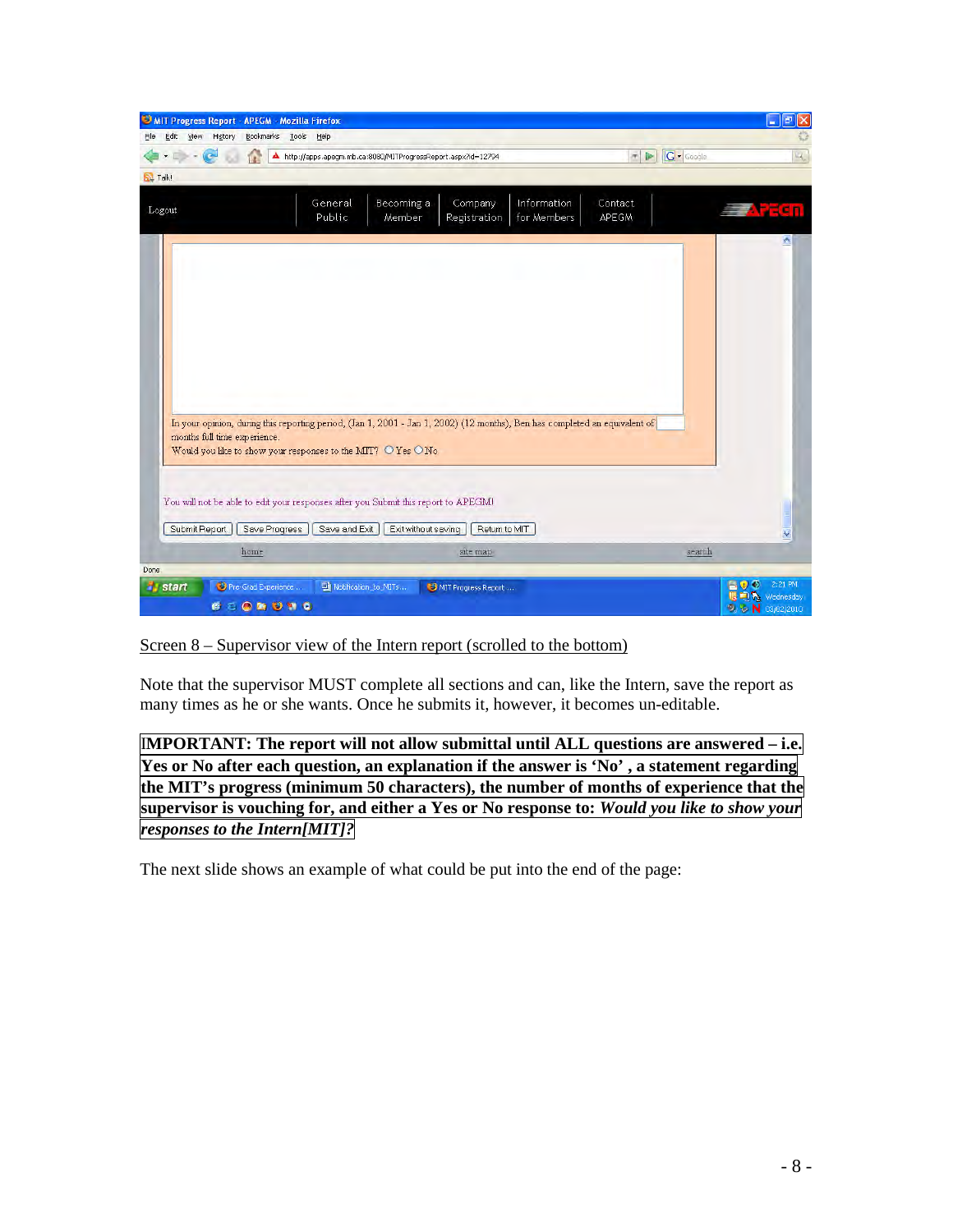| <b>U MIT Progress Report - APEGM - Mozilla Firefox</b><br>File Edit View<br>History<br>Bookmarks                       | Tools Help                                                                         |                                                                                                                                                                                                                         |                                      |                                                                     |
|------------------------------------------------------------------------------------------------------------------------|------------------------------------------------------------------------------------|-------------------------------------------------------------------------------------------------------------------------------------------------------------------------------------------------------------------------|--------------------------------------|---------------------------------------------------------------------|
|                                                                                                                        | http://apps.apegm.mb.ca:8080/MITProgressReport.aspx?id=12794                       |                                                                                                                                                                                                                         | <b>IC-</b> Google<br>$\mathbf{r}$ is | Q,                                                                  |
| <b>Bu</b> Talk!                                                                                                        |                                                                                    |                                                                                                                                                                                                                         |                                      |                                                                     |
| Logout                                                                                                                 | Becoming a<br>General<br>Public<br>Member                                          | Information<br>Company<br>for Members<br>Registration                                                                                                                                                                   | Contact<br>APEGM                     | <b>Aracn</b>                                                        |
| months full time experience.                                                                                           | Would you like to show your responses to the MIT? $\odot$ Yes $\odot$ No           | He's great, the best employee ever! He has a lot of real-world common sense knowledge.<br>In your opinion, during this reporting period, (Jan 1, 2001 - Jan 1, 2002) (12 months), Ben has completed an equivalent of 11 |                                      |                                                                     |
|                                                                                                                        | You will not be able to edit your responses after you Submit this report to APEGM! | Cubinit Donort   Coun Diographic   Coun and Evit   Evitable of the   Donort NIT                                                                                                                                         |                                      |                                                                     |
| home                                                                                                                   |                                                                                    | site map                                                                                                                                                                                                                | search                               |                                                                     |
| Done                                                                                                                   |                                                                                    |                                                                                                                                                                                                                         |                                      |                                                                     |
| <b><i>Fi</i></b> start<br>Pre-Grad Experience<br>$\mathbf{B} = \mathbf{0} \mathbf{h} \mathbf{B} \mathbf{h} \mathbf{0}$ | M Notification_to_MITs                                                             | MIT Progress Report                                                                                                                                                                                                     |                                      | 2:28 PM<br>Wednesday<br>$\mathcal{N}$<br><b>D. C. N.</b> 03/02/2010 |

Screen 9 – Supervisor feedback on Intern report.

Successful submittal of the report returns the supervisor back to his own home page, as illustrated in the next screen shot: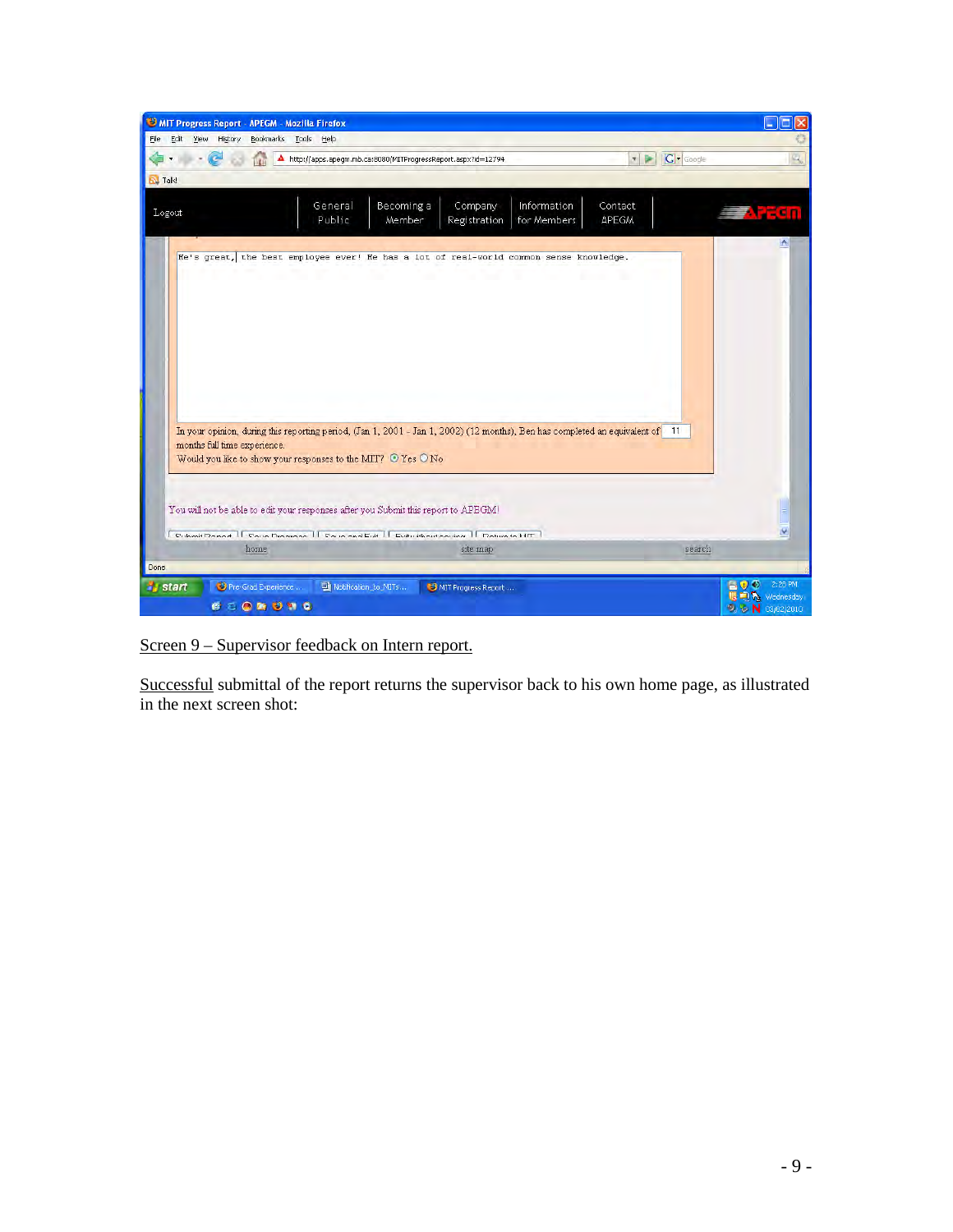

Screen 10 – Supervisor returns to Home Page after SUCCESSFULLY submitting an Intern progress report.

The supervisor should then contact the Intern to let him or her know that this is completed and they can log into their own profile.

Once submitted, the Intern is then able to log in to their own profile and see the date that the supervisor submitted his/her report, as well as the supervisor's comments (provided he/she has allowed it):

IMPORTANT: If the supervisor does NOT return to the HOME page, this is usually because the questions haven't been answered completely. Notes in red will appear at the bottom of the page and the supervisor should complete the outstanding items, select Submit again until he/she returns to his or her HOME page. If the report does NOT show up as 'submitted by the supervisor' when the Intern logs in, this is usually the reason why. Make sure that you (the supervisor) verify that your report has been submitted.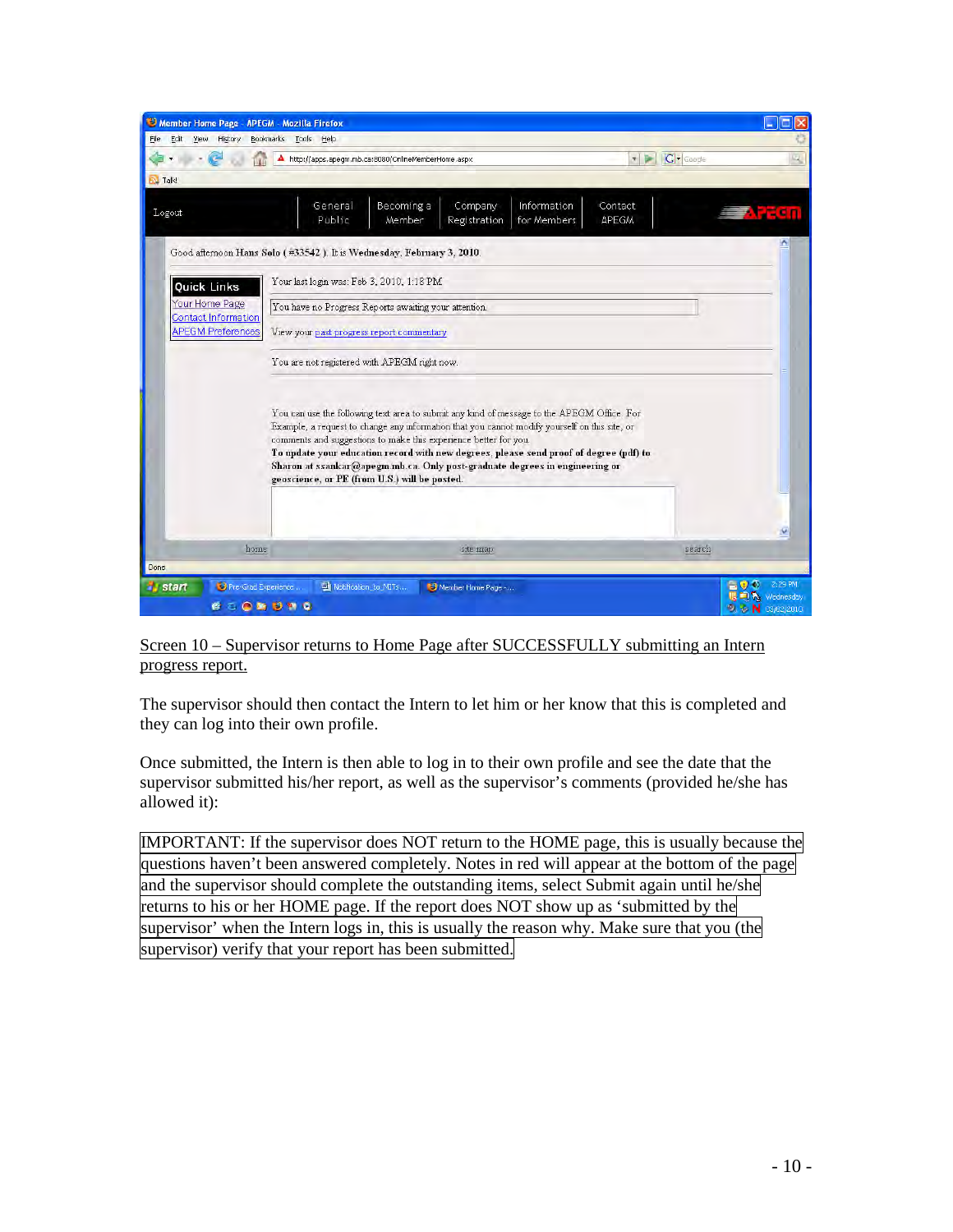Logging in as the Intern, then:

| History                                                                       | Bookmarks Tools Help                                |                     |                                                                              |                     |                                |                                                                                           |                                                                                                                             |                 |             |
|-------------------------------------------------------------------------------|-----------------------------------------------------|---------------------|------------------------------------------------------------------------------|---------------------|--------------------------------|-------------------------------------------------------------------------------------------|-----------------------------------------------------------------------------------------------------------------------------|-----------------|-------------|
|                                                                               |                                                     |                     | http://apps.apegm.mb.ca:8080/OnlineMemberHome.aspx                           |                     |                                |                                                                                           | $ G \cdot \text{Google} $<br>大阪                                                                                             |                 |             |
| <b>DA</b> Talk!                                                               |                                                     |                     |                                                                              |                     |                                |                                                                                           |                                                                                                                             |                 |             |
| Logout                                                                        |                                                     | General<br>Public   | Becoming a<br>Member                                                         |                     | Company<br>Registration        | Information<br>for Members                                                                | Contact<br><b>APEGM</b>                                                                                                     |                 | <b>重大式的</b> |
| Good afternoon Mr. Obie W. Knobe (#33541). It is Wednesday, February 3, 2010. |                                                     |                     |                                                                              |                     |                                |                                                                                           |                                                                                                                             |                 |             |
| <b>Quick Links</b>                                                            | Your last login was: Feb 3, 2010, 1:10 PM           |                     |                                                                              |                     |                                |                                                                                           |                                                                                                                             |                 |             |
| Your Home Page<br><b>Contact Information</b>                                  | You have been an MIT with APEGM since: Jan 27, 2010 |                     |                                                                              |                     |                                |                                                                                           |                                                                                                                             |                 |             |
| <b>APEGM Preferences</b><br><b>Registration Dues</b>                          |                                                     | Period<br>Beginning | Period<br>Ending                                                             | Time<br><b>Span</b> | Date<br>Submitted              | <b>Supervisor</b>                                                                         | <b>Mentor</b>                                                                                                               | Finalized Exp M |             |
| Member Synopsis                                                               | view report                                         | Jan 1, 2001         | Jan 1, 2002                                                                  | 12                  | Feb 3, 2010                    | Hans Solo                                                                                 | Sharon Sankar P.Eng.                                                                                                        | No              |             |
| <b>Event Registration</b><br><b>Discussion Forum</b>                          | New Progress Report<br>Program Requirements:        |                     | New Volunteer Service Report<br>Experience Months<br>Volunteer Service Hours |                     | Professional Development Hours | 0/48<br>0/48<br>$-0/48$                                                                   | New Professional Development Report                                                                                         |                 |             |
|                                                                               |                                                     |                     |                                                                              |                     |                                | must be submitted at least two weeks prior to a meeting to be considered at that meeting. | The Experience Review Committee (ERC) typically meets on the second Thursday of every month. All required sections of a rep |                 |             |
|                                                                               |                                                     |                     |                                                                              |                     |                                |                                                                                           |                                                                                                                             | search          |             |
| home                                                                          |                                                     |                     |                                                                              |                     | site map                       |                                                                                           |                                                                                                                             |                 |             |

### Screen 11 – Intern Home Page

If the Intern hovers his/her mouse over the column supervisor (who, in this case, is Hans Solo), he/she will see the date on which Hans Solo submitted his report (provided he/she HAS actually submitted the report, of course!).

### IMPORTANT:

Engineers Geoscientists Manitoba will not review the experience until your Supervisor (and mentor, if applicable) has also submitted their comments. It is your responsibility to contact your supervisor/mentor to make sure that they submit their report.

Once the report has been reviewed by a member of the Experience Review Committee (ERC), the amount of experience will be credited and displayed in the report summary table. Any comments from the review will also appear below that table, typically in yellow (depending on your browser).

If your supervisor has decided to let you see their comments, those comments will be visible to you once they submit their portion, (if you decide to go back and look at a previously submitted report.)